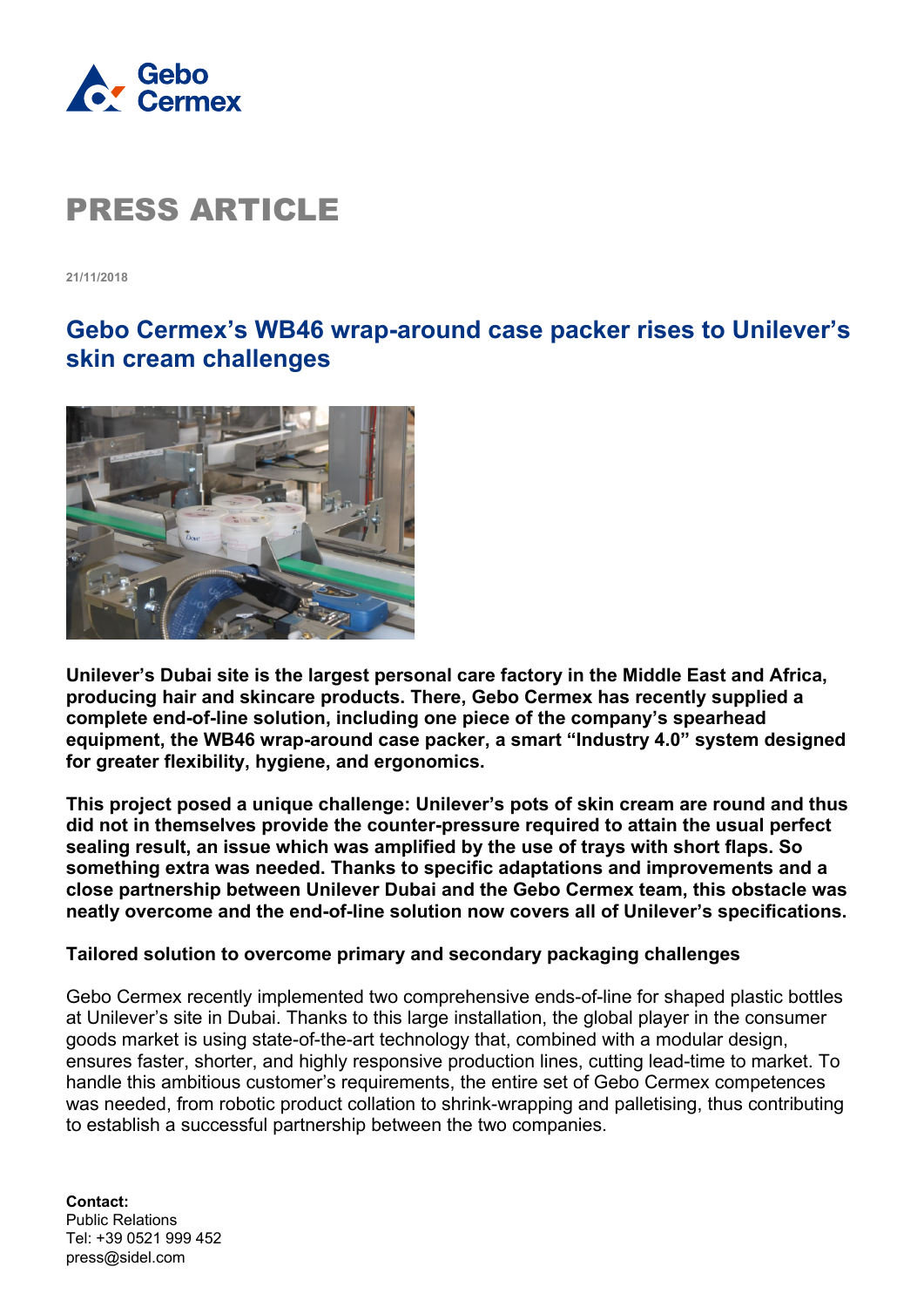

The Dubai plant also has a third, more "traditional" packaging line featuring packers and shrink wrappers, installed over the same period as the two robotic lines and designed for premium pots of skin cream. Among the 17 packers and shrink-wrappers running on site, this line is equipped with one of Gebo Cermex's flagship pieces of equipment, the WB46 wrap-around case packer.

At the end-of-line stage, skin cream pots are first collected and packed into trays before the whole package is shrink-wrapped. As a transportation unit, these tray-and-film packs are then stacked and loaded into American cases.

One of the main challenges of this project was the sealing of trays with short flaps. In addition, the round-shaped skin care products did not intrinsically offer the necessary counter-pressure for a perfect sealing operation.

Didier Saussereau, Packing Product Manager at Gebo Cermex, explains: "As you can imagine, it is even more challenging when speeds of up to 25 trays per minute are reached. This is why the sealing station was equipped with specific adaptations and pressing plates to guarantee a perfectly squared sealing of the trays, while protecting the pots across the entire process."

And it was a success: the WB46 packer has retained its ultra-smooth operation, guaranteeing high-quality packaging, while ensuring that Unilever's end-of-line specifications are fully met.

This is a good example of Gebo Cermex's renowned capability to tailor their advanced solutions according to customers' needs. As Didier points out, "The capacity for equipment customisation is one of Gebo Cermex's strongest assets. Our pragmatic R&D process combined with a 360° approach to end-of-line projects means we can partner with manufacturers to overcome any specific challenge. This is what we call 'Performance through Understanding'."

### **Highly flexible, ergonomic, and ultra-hygienic**

The fact that the WB46 wrap-around case packer has achieved a dominant market position is a further demonstration of the long-standing Gebo Cermex expertise in the wrap around blank mechanization process: the company is able to cover all market segments and all primary packaging types, whatever the technology and speed level.

Handling six different formats of pots and trays, the WB46 packer installed at Unilever's factory in Dubai perfectly illustrates how to solve the dilemma between high flexibility and the need for ever-shorter production runs. This is no longer a challenge thanks to automatic adjustments, the presence of digital counters, and unlock/lock buttons specifically set to perform ultra-fast fiveminute changeovers.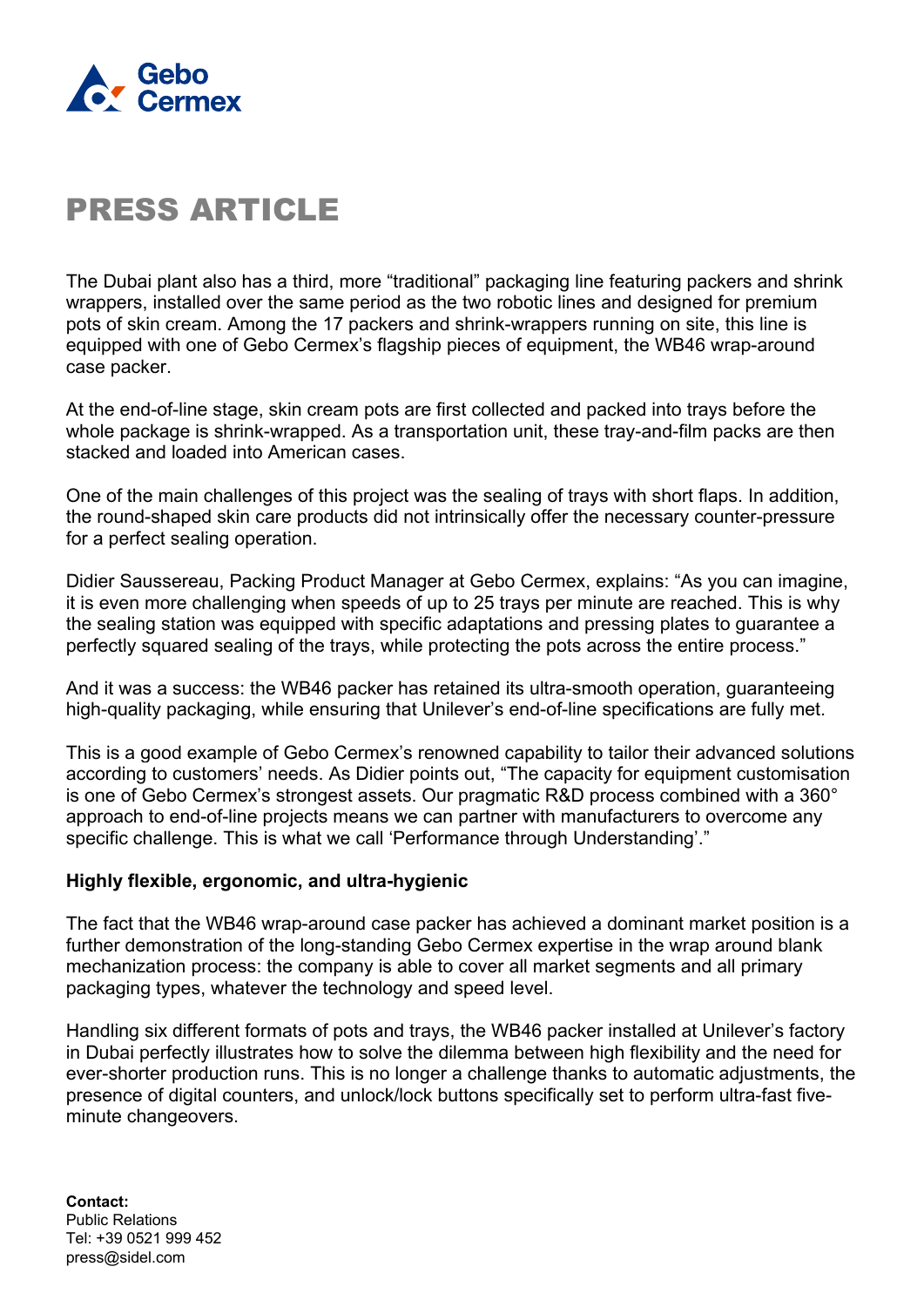

For greater ease of operation and maintenance, the WB46 is firmly operator-centered. With the blank magazine set at a height of 850mm, loading is easy, while the equipment's large guarding doors offer optimal visibility. Additionally, the solution has been designed with a clear focus on ergonomics, allowing a much-improved accessibility to operators and maintenance staff.

Hygiene was also top of mind when developing WB46: with fewer horizontal surfaces, which reduce potential dust and fluid retention zones, the machine features FDA-approved thermoplastic timing belts, which also cut maintenance costs.

### **Managing today's demands, while welcoming future needs**

Jean-Philippe Beduneau, Gebo Cermex's Strategic Key Account Director for Unilever, is keen to stress that the success of the WB46 at Unilever's site in Dubai is a logical step within the company's philosophy of developing solutions that enable the Factory of the Future: "With accounts such as Unilever, we are obviously setting our sights firmly on Industry 4.0, and in this respect the WB46 is a benchmark. It comes with a user-friendly, multi-touch PC panel, based on a tablet-approach navigation; it features an RFID login, user and data management, alarm and statistic reports, plus remote connectivity and standard operating procedures with its 'One Point Lesson' database. In addition, we can integrate robotic modules for product collation and loading in the WB46 packer, thus raising the bar even further in terms of product protection and flexibility. These are only a handful of features that demonstrate how the solution massively contributes to accelerate, facilitate, and improve operability and maintainability." As minimising operational expenditure is typically key for manufacturers, Gebo Cermex has also enriched the WB46 with a new automation platform with electronic synchronisation which will, in the words of Jean-Philippe, "significantly cut down Total Cost of Ownership, as it will guarantee 30% electricity savings".



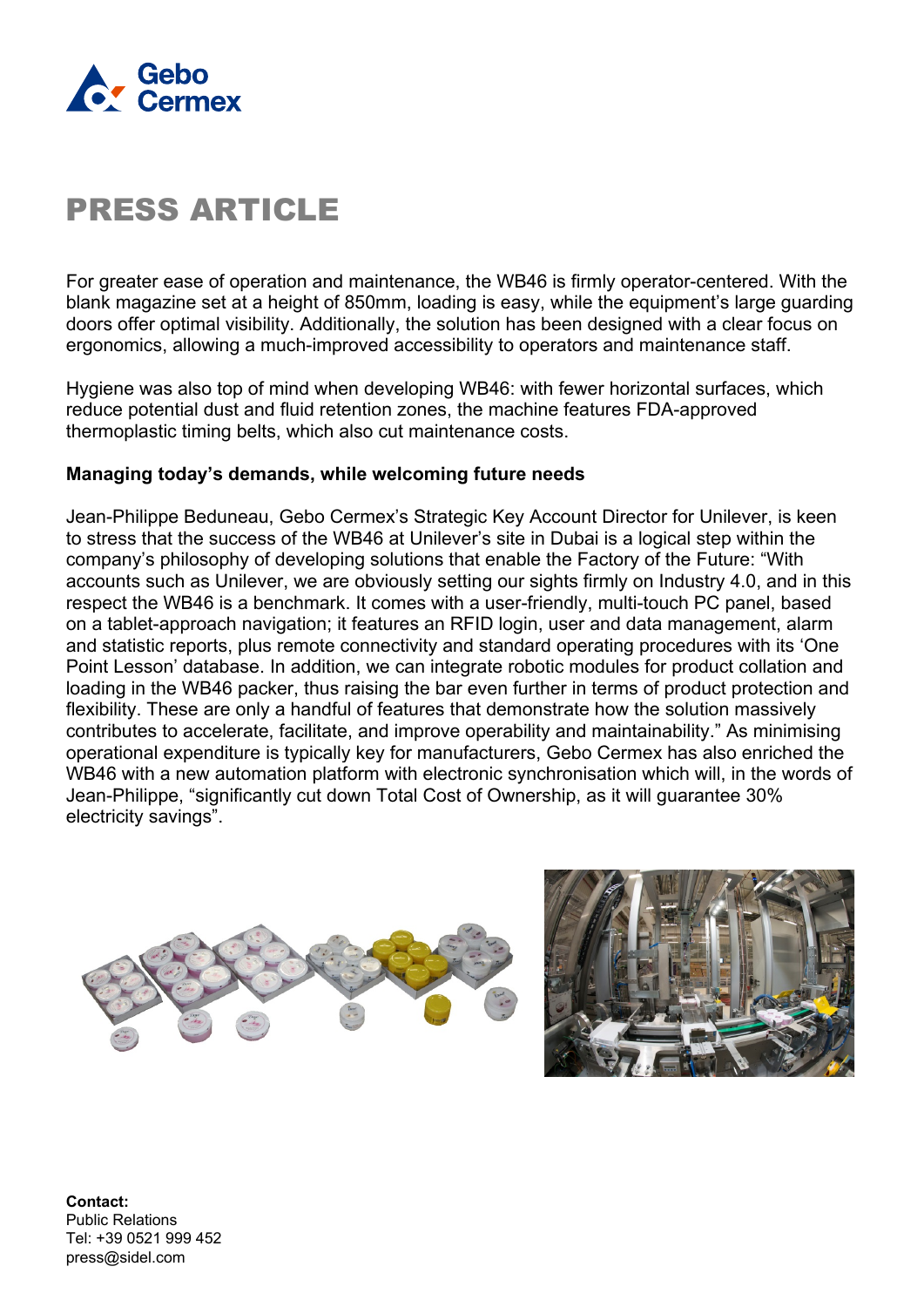

Editors Note: The images within this document are for illustrative purposes only and should not be used for reproduction. If high resolution copies are not attached with the document, please contact Katherina Riesner at F&H Porter Novelli for copies – see contact details below.

----------------------------------- For editorial, advertising and sponsorship enquiries, please contact:

F&H Porter Novelli Katherina Riesner, Junior Consultant Tel: +49 (0) 89 121 75 180 Email: [gebocermex@fundh.de](mailto:gebocermex@fundh.de)

For any other enquiries, please contact: Sidel Group Lucia Freschi, Public Relations Manager Tel: +39 0521 999452/Cell: +39 3472632237 Email: [lucia.freschi@sidel.com](mailto:lucia.freschi@sidel.com)